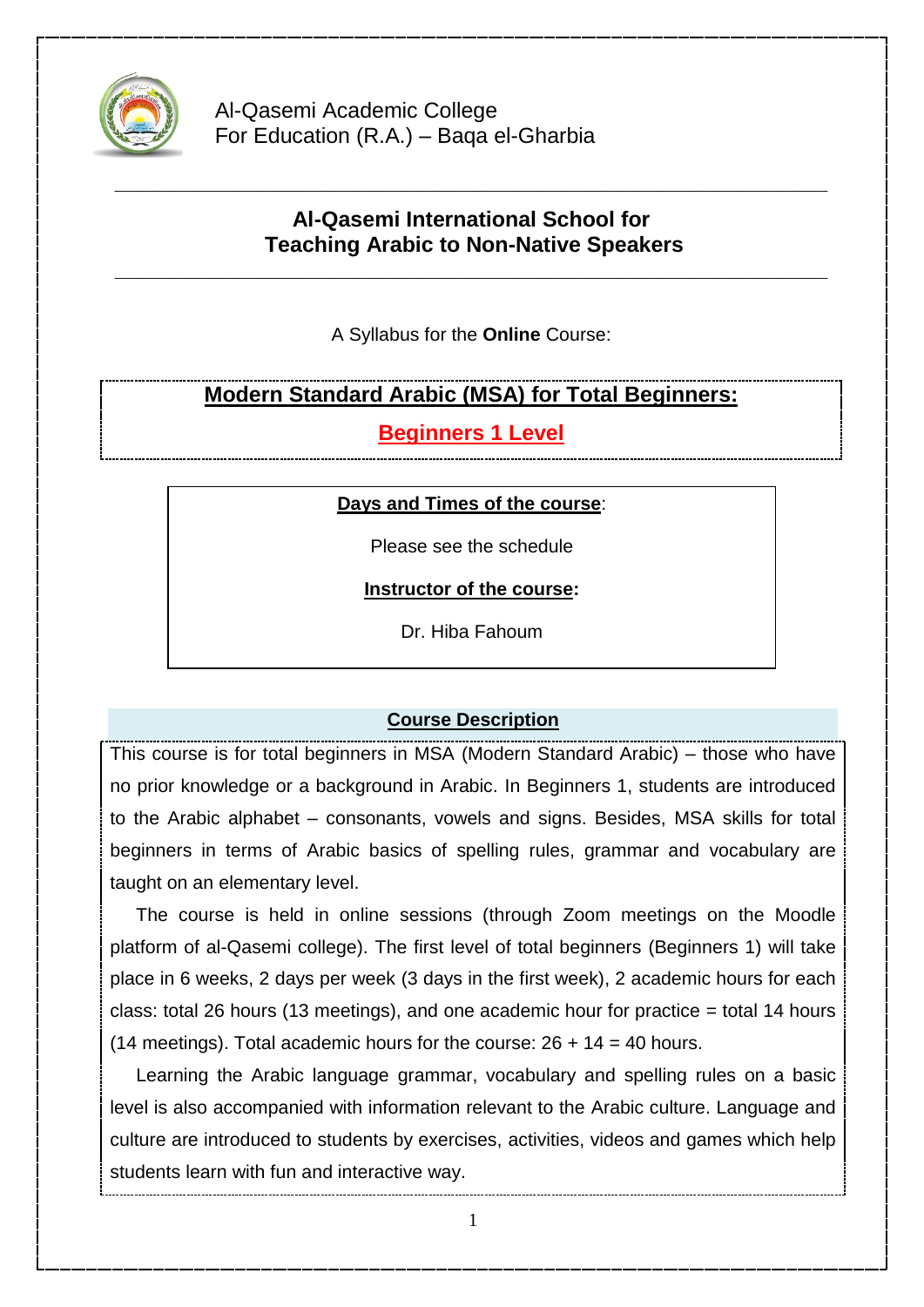### **Course Requirements**

- Attendance of 80% of the classes (including the practice hour)
- Active participation in class activities
- Preparing for exercises and homework assignments
- Quizzes and exams

### **Final Grade**

| Participation and attendance     | 10% |
|----------------------------------|-----|
| Quizzes and homework assignments | 20% |
| Midterm exam                     | 30% |
| Final exam                       | 40% |

#### **Goals of the Course**

Students will:

- learn the Arabic alphabet and practice the spelling rules for each letter from scratch.
- be able to use the MSA in terms of acquiring basic skills in vocabulary and grammar.
- acquire the 4 skills of the language MSA on an elementary basic level:
	- a- reading b- writing c- listening d- speaking.
- read simple short texts and write simple sentences.

#### **Course Materials**

The course materials will be available on Moodle. Details about using the Moodle platform will be provided before the course starts). The materials are prepared and collected by the lecturer who uploads them for each meeting.